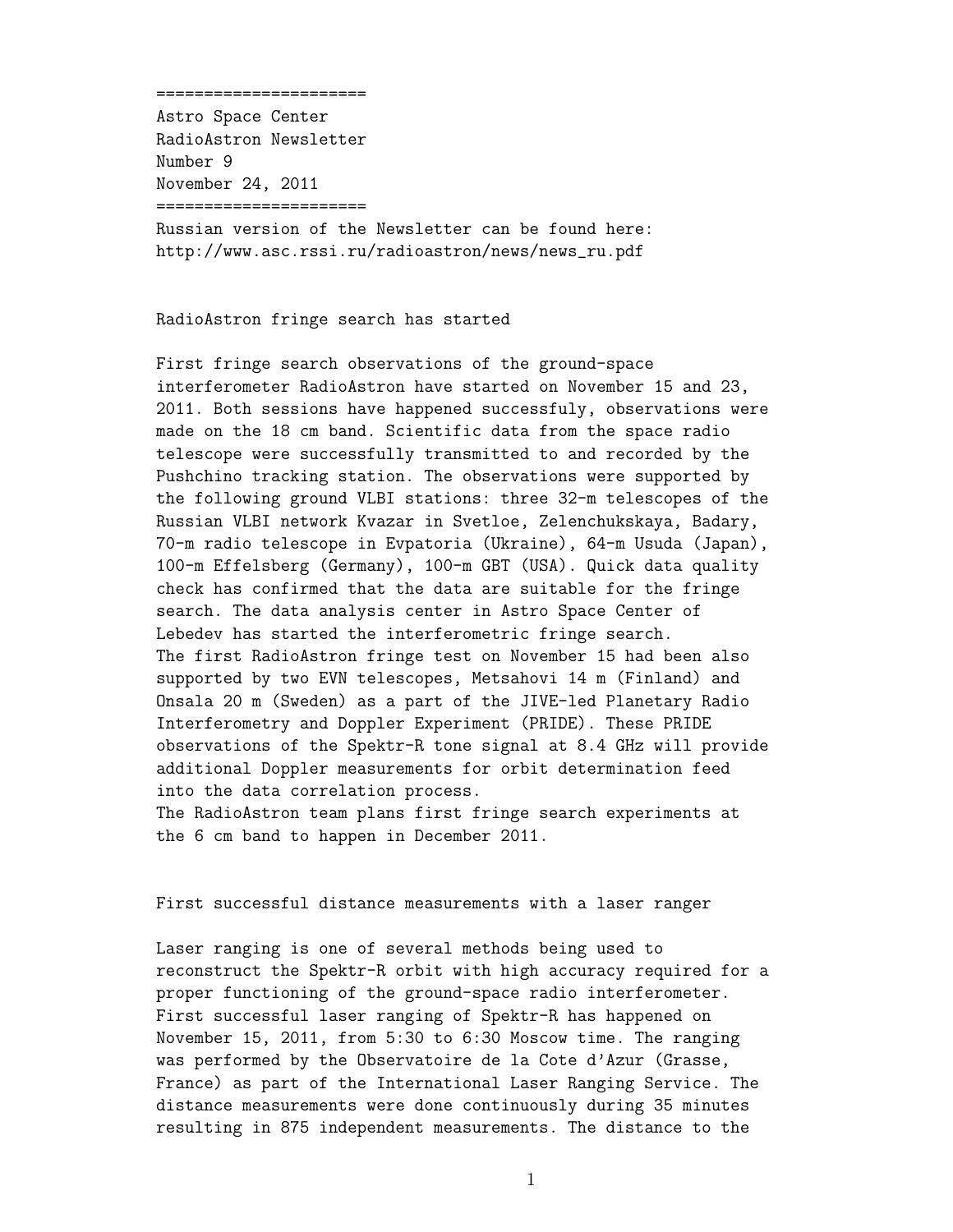space craft has changed during this period of time from 65 to 70 thousand kilometers. Refelected signal was of a very high quality. The error of measurements is about or less than 10 cm. Results are available from: ftp://cddis.gsfc.nasa.gov/slr/data/npt\_crd/radioastro/2011/

Pulsar PSR0329+54 and water maser Orion KL

As part of the ongoing in-orbit checkout activities, the bright pulsar PSR0329+54 was observed on November 7 at 316 MHz while the water maser in the Orion KL region -- on November 8, 2011, at 22 GHz. The space radio telescope scientific data were transmitted to the ground using the wide band data link to the Pushschino tracking station. Positive data processing results can be found on the attached plots indicating a good overall performance of the system.

With best regards, Nikolai Kardashev (nkardash@asc.rssi.ru) Yuri Kovalev (yyk@asc.rssi.ru)

To subscribe or un-subscribe to the Newsletter, use: http://asc-lebedev.ru/index2.php?engdep=22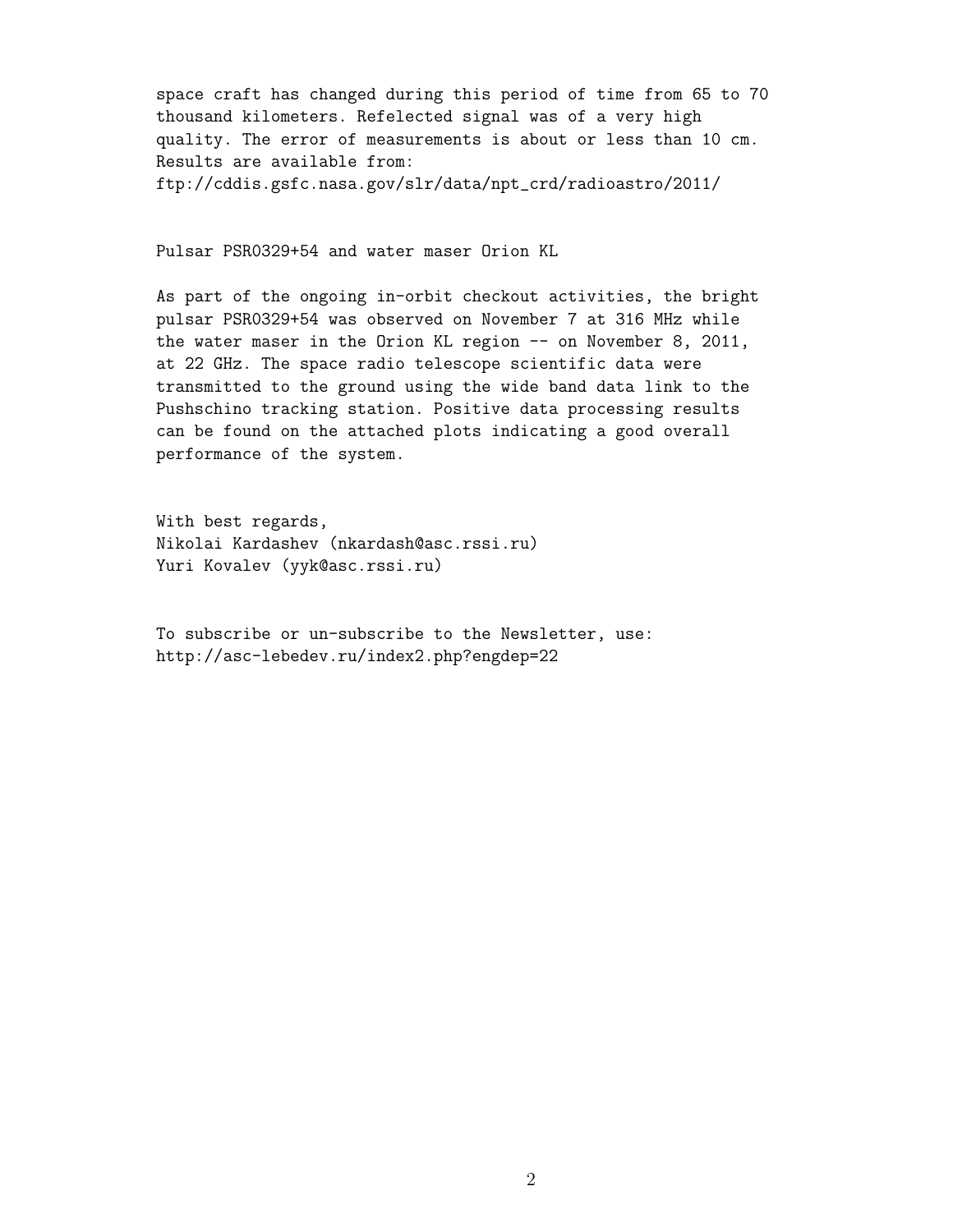

Results of RadioAstron space radio telescope observations of the water maser in Orion KL region, right circular polarization, 22 GHz. The high narrow peaks correspond to the pulsecalibration signal. The amplitude is shown in arbitrary units.